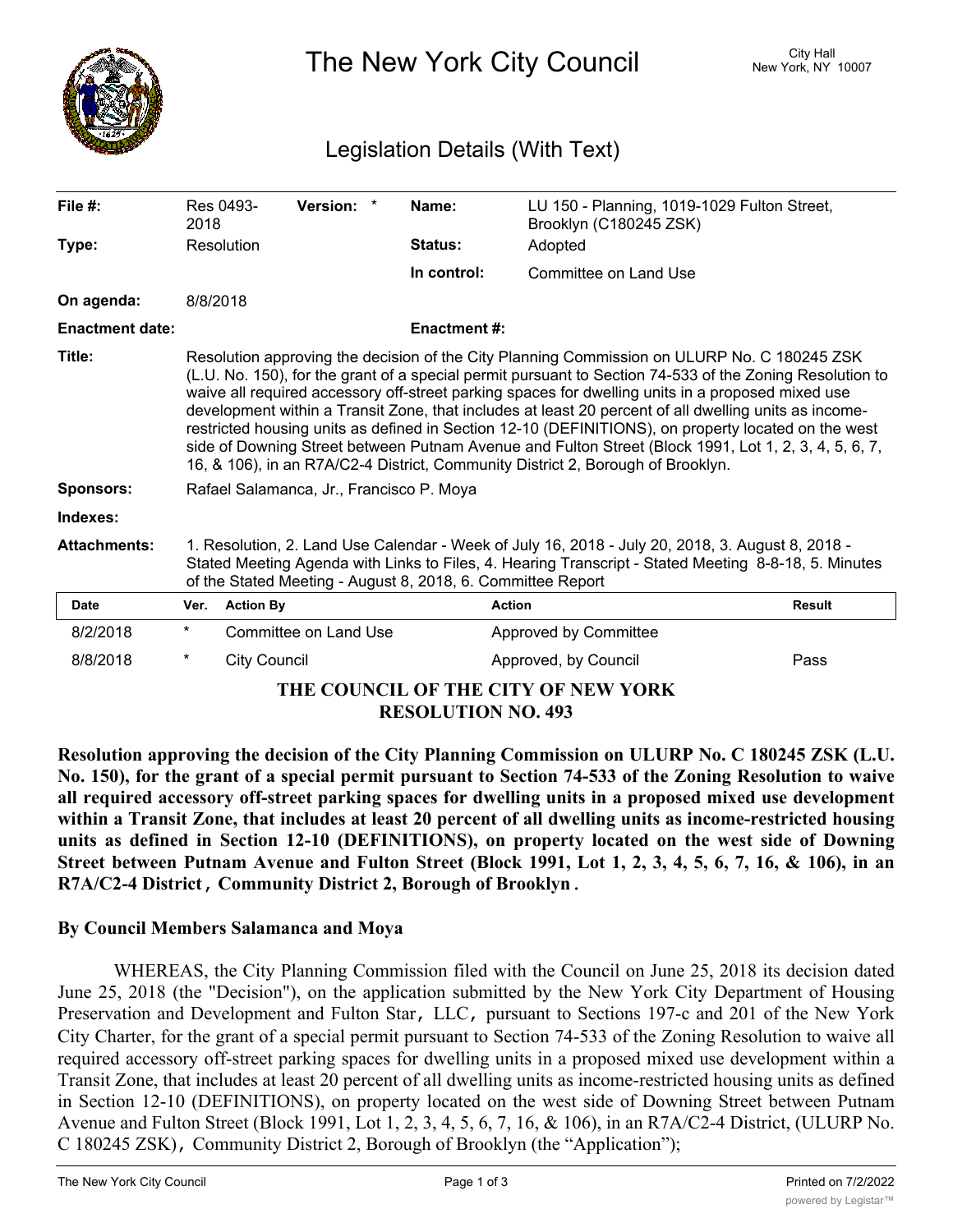WHEREAS, the Application is related to application C 180244 HAK (L.U. No. 149), an Urban Development Action Area Project (UDAAP) designation, project approval, and disposition of City-owned property;

WHEREAS, the Decision is subject to review and action by the Council pursuant to Section 197-d(b)(3) of the City Charter;

WHEREAS, the City Planning Commission has made the findings required pursuant to Section 74- 533 of the Zoning Resolution of the City of New York;

WHEREAS, upon due notice, the Council held a public hearing on the Decision and Application on July 17, 2018;

WHEREAS, the Council has considered the land use and environmental implications and other policy issues relating to the Decision and Application; and

WHEREAS, the Council has considered the relevant environmental issues, including the negative declaration (CEQR No. 16HPD062K) issued on February 9, 2018 (the "Negative Declaration"). RESOLVED:

The Council finds that the action described herein will have no significant impact on the environment as set forth in the Negative Declaration.

Pursuant to Sections 197-d and 201 of the City Charter and on the basis of the Decision and Application, and based on the environmental determination and consideration described in the report, C 180245 ZSK, incorporated by reference herein, the Council approves the Decision of the City Planning Commission subject to the following conditions:

1. The property that is the subject of this application (C 180245 ZSK) shall be developed in size and arrangement substantially in accordance with the dimensions, specifications and zoning computations indicated on the following plans, prepared by Aufgang Architects LLC filed with this application and incorporated in this resolution:

| <u>Dwg. No.</u> | <u>Title</u>         | Last Date Revised |
|-----------------|----------------------|-------------------|
| $Z-002$         | Zoning Analysis      | 08/03/17          |
| $C-001$         | Zoning Lot Site Plan | 08/03/17          |

- 2. Such development shall conform to all applicable provisions of the Zoning Resolution, except for the modifications specifically granted in this resolution and shown on the plans listed above which have been filed with this application. All zoning computations are subject to verification and approval by the New York City Department of Buildings.
- 3. Such development shall conform to all applicable laws and regulations relating to its construction, operation and maintenance.
- 4. All leases, subleases, or other agreements for use or occupancy of space at the subject property shall give actual notice of this special permit to the lessee, sublessee or occupant.

 $\mathcal{L}_{\mathcal{A}}$  , title of any party having any right, title or interest in the property that is the subject of this this this this this this this title or interest in the subject of this title or interest of this title or